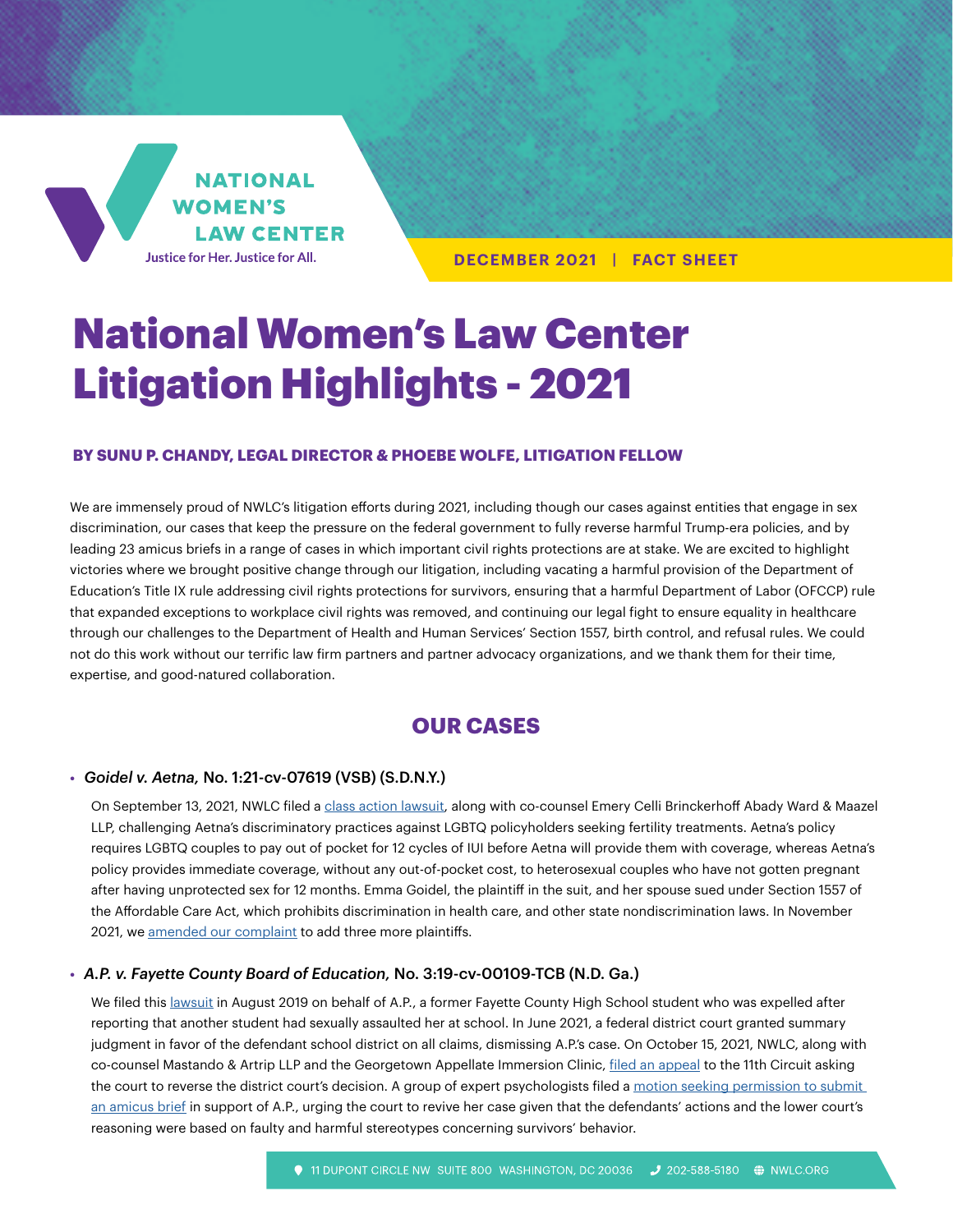#### **•** *Pieper v. CableConn Industries, Inc.,* No. 37-2020-00030894-CU-OE-CTL (Cal. Super. Ct.)

NWLC, with co-counsel Levy Vinick Burrell Hyams LLP, filed this [lawsuit](https://nwlc.org/resources/nwlc-files-sexual-harassment-lawsuit-against-california-manufacturing-company-that-failed-to-stop-harassment-and-abuse-by-supervisors/) in September 2020 in the Superior Court of the State of California, San Diego County, against cable manufacturing company CableConn Industries, Inc., its CEO and President, and two company supervisors who sexually harassed three of their female workers. In July 2021, the parties engaged in mediation that did not result in a resolution, and are now proceeding with discovery. After a case management conference in August 2021, a 12-day trial has been scheduled for September 2022.

## **Our Cases Against Trump-Era Rules**

#### **•** *Oregon Tradeswomen, Inc. v. U.S. Dep't of Labor*, No. 3:21-cv-00089-YY (D. Or.)

On January 21, 2021, NWLC, along with co-counsel Democracy Forward, [filed this lawsuit](https://nwlc.org/resources/nwlc-files-lawsuit-on-ofccp-religious-exemption-rule/) challenging a Trump-era rule promulgated by the Department of Labor's Office of Federal Contract Compliance Programs (OFCCP) that dangerously and unlawfully expanded the "religious exemption" to federal contractors' nondiscrimination obligations, effectively increasing the number of contractors who would be able to discriminate against marginalized workers under the guise of religious belief. Our lawsuit was filed on behalf of three organizations whose missions are to promote equity and diversity in the workplace and were significantly impacted by the new rule: Oregon Tradeswomen, Inc., Pride at Work, and American Federation of Teachers, Inc. The complaint alleges that the rule is "arbitrary and capricious," in violation of the Administrative Procedures Act, because OFCCP both acted outside of its authority and failed to explain the rule's purpose or legal basis. The case has been stayed since February 2021 as the Biden Administration has sought to rescind the OFCCP rule. On November 9, 2021, OFCCP published its [proposal to rescind](https://www.federalregister.gov/documents/2021/11/09/2021-24376/proposal-to-rescind-implementing-legal-requirements-regarding-the-equal-opportunity-clauses) the rule and the comment period closed on December 9, 2021.

#### **•** *Victim Rights Law Center v. DeVos,* Case No. 1:20-cv-11104-WGY (D. Mass.)

NWLC, along with co-counsel Morrison & Foerster LLP and Diane Rosenfeld of Harvard Law School in her individual capacity, filed this [lawsuit](https://nwlc.org/wp-content/uploads/2020/06/20-11104-Complaint.pdf) in June 2020. In July 2021, a federal district court [vacated](https://nwlc.org/resources/federal-judge-vacates-part-of-trump-administrations-title-ix-sexual-harassment/) a part of the Trump adminstration's Title IX sexual harassment rule (often referred to as the "exclusionary rule") that had required postsecondary schools to exclude all oral or written statements made by any party or witness who did not submit to cross-examination at a live hearing. After the court vacated the exclusionary rule, the Department of Education announced that it would no longer enforce that harmful provision.

#### **•** *Irish 4 Reproductive Health v. H.H.S.,* No. 3:18-cv-00491-PPS-JEM (N.D. Ind.)

NWLC, along with Americans United for Separation of Church and State and the Center for Reproductive Rights, filed this [lawsuit](https://nwlc.org/resources/lawsuit-irish-4-reproductive-health-v-hhs/) in June 2018 challenging the Trump-Pence administration's 2017 rules that allowed virtually any employer or university claiming a religious or moral objection to deny insurance coverage of birth control. Our lawsuit also challenged the Trump administration's unlawful back-door settlement agreement with the University of Notre Dame allowing the school to take away students' birth control coverage. On August 12, 2021, the district court dismissed several of our claims. Following this decision, the parties agreed to jointly move the court to stay the case in light of the Biden administration's announcement that it would be issuing a new proposed rule, and the court granted the motion.

## **•** *Boston Alliance of Gay, Lesbian, Bisexual and Transgender Youth v. U.S. Dep't of Health,* No. 1:2020-cv-11297 (D. Mass.)

This [lawsuit](https://nwlc.org/resources/nwlc-and-partners-challenge-trump-administration-attack-on-health-care-rights-law/) was filed in July 2020 by NWLC and its partners to block the Trump administration's regulatory attack on Section 1557 of the ACA, which prohibits discrimination in healthcare. In a [decision](https://www.leagle.com/decision/infdco20210820f29) issued August 18, 2021, the district court dismissed some of our claims but explicitly held that we have standing to bring some of our other claims, including our equal protection claim. On September 15, 2021, the government moved to voluntarily remand the rule back to the agency without vacatur and to dismiss our case pending new rulemaking. Because the rule would remain in effect until a new rule is finalized and continue to cause harm to our clients and others nationwide, we opposed this motion in a **[brief](https://nwlc.org/wp-content/uploads/2020/11/Brief-in-Opposition-to-Governments-Motion-to-Dismiss-BAGLY-v.-HHS-11.18.20.pdf) filed September 29, 2021.** Ultimately, the court stayed the case until April 2022, when the new administration says it will issue a notice of proposed rulemaking revising the Trump-era regulations.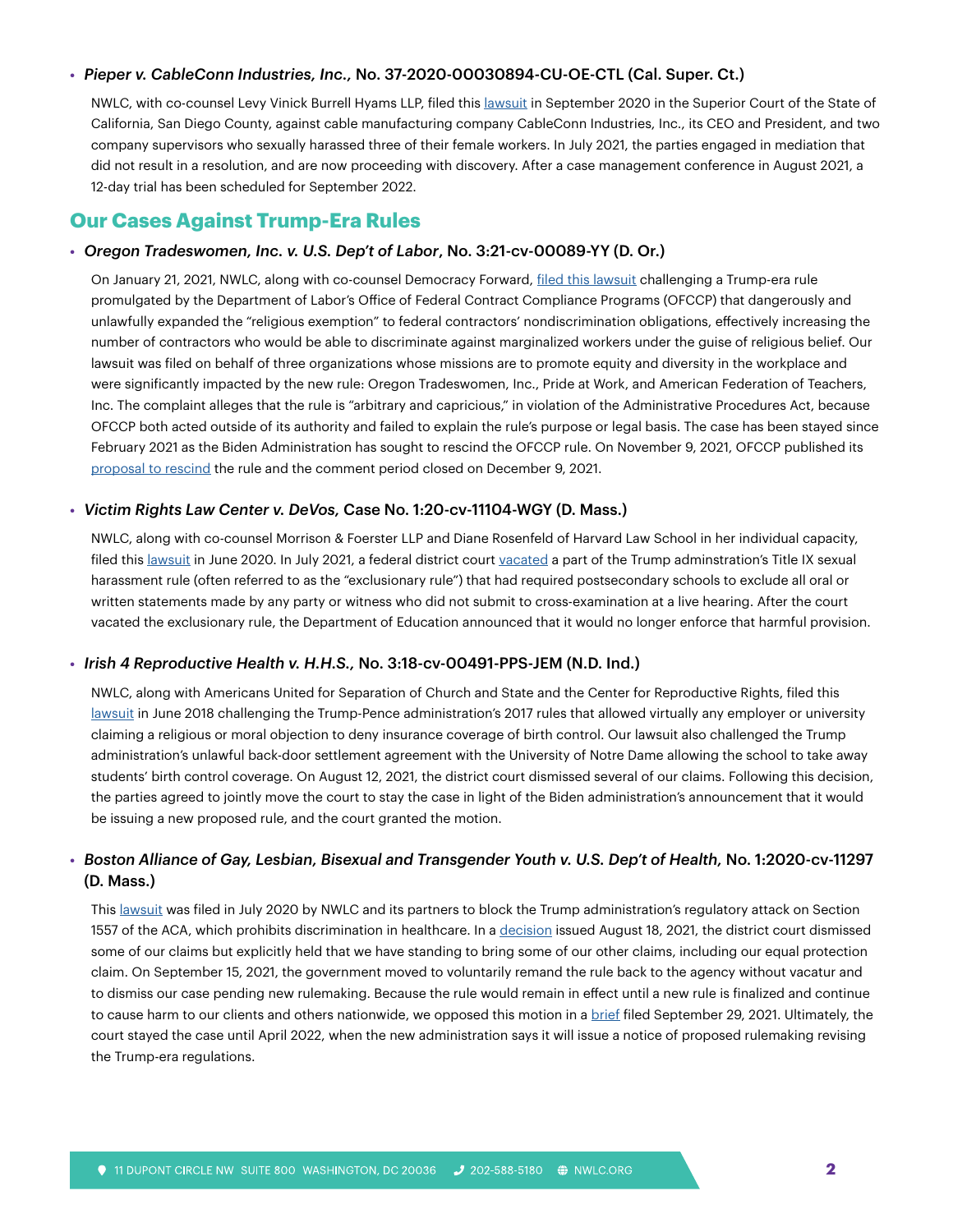#### **•** *Planned Parenthood v. Azar,* No. 1:19-cv-05433 (S.D.N.Y.), No. 19-4254 (2d Cir.)

NWLC, along with our partners at Planned Parenthood, Democracy Forward, and the law firm Covington and Burling, filed this [lawsuit](https://nwlc.org/wp-content/uploads/2022/01/Planned-Parenthood-v.-Azar-Complaint.pdf) in June 2019 to block a Trump administration rule that purported to give sweeping new rights to virtually any individual or entity involved in patient care who thinks their personal beliefs should determine the care a patient receives. In November 2019, a federal district court [vacated](https://nwlc.org/wp-content/uploads/2019/11/2019-11-06-Opinion-And-Order-dckt-248_0-1.pdf) the rule in full. The Department of Health and Human Services appealed, but, after the change in administration, the U.S. Court of Appeals for the Second Circuit granted the agency's motion to hold in case in abeyance pending a review of the issues in the case by new leadership.

#### **•** *NWLC v. Office of Management and Budget* (D.D.C.)

In September 2020, the defendants filed a motion asking the district court to vacate its March 2019 decision finding that the Trump administration broke the law when it stopped its pay data collection. [NWLC opposed the motion to vacate](https://nwlc.org/wp-content/uploads/2022/03/Pls_Opp_EEO1_Opinion_Oct2020.pdf) and briefing was completed October 2020. The parties continue to await the court's decision regarding whether this opinion will be vacated.

# **AMICUS BRIEFS**

# **Education**

#### **•** *Mahanoy Area Sch. Dist. v. B.L.* (U.S. Sup. Ct., Mar 3, 2021)

On March 31, 2021, NWLC led an [amicus brief](https://nwlc.org/resources/nwlc-files-u-s-supreme-court-amicus-brief-in-support-of-students-rights-to-be-free-from-harassment-and-unfair-discipline/) with Lambda Legal Defense and Education Fund, Inc., and the Lawyers' Committee for Civil Rights Under Law, along with Ropes & Gray LLP and 30 other organizations, in support of B.L., a student who was suspended from her high school's cheerleading team for posting a Snapchat outside of school with the words "fuck cheer." On June 23, 2021, the U.S. Supreme Court [ruled](https://www.supremecourt.gov/opinions/20pdf/20-255_g3bi.pdf) 8-1 in favor of the student, B.L., finding that the school had violated her First Amendment free speech rights. The Court held that schools do not have unlimited power to address off-campus student speech, but that they must retain some ability to deal with legitimately harmful speech, like harassment and bullying, in order to protect students.

#### **•** *B.R. v. F.C.S.B.* (4th Cir., Apr. 22, 2021)

On April 22, 2021, NWLC, along with Sidley Austin LLP, led a group of 52 organizations to file an [amicus brief](https://nwlc.org/wp-content/uploads/2021/04/2021-04-22-Amicus-Curiae-Brief-dckt-.pdf) in support of student survivor, B.R. Our brief urged the Fourth Circuit to affirm the district court's decision allowing B.R.'s case to proceed using a pseudonym, explaining that pseudonyms are important for ensuring privacy and reducing the risk of retraumatization and retaliation. On November 2, 2021, the Fourth Circuit [affirmed](https://nwlc.org/resources/nwlc-files-fourth-circuit-amicus-brief-in-support-of-student-survivor) the lower court's decision, allowing B.R. to continue her lawsuit using her initials in a great victory for B.R. and other sexual assault survivors.

#### **•** *Balow v. Michigan State Univ.* (6th Cir., May 26, 2021)

On May 26, 2021, NWLC, along with Legal Aid At Work and Simpson Thacher & Bartlett LLP, led a group of 25 other organizations to file an [amicus brief](https://nwlc.org/wp-content/uploads/2021/05/Balow-v-MSU-Amicus-Brief-5.26.21.pdf) in the Sixth Circuit in support of 11 members of MSU's women's varsity swim and diving team. In our brief, we explain that the court below made several errors when it denied the women's team's request to stop MSU from eliminating their team. If this decision is not overturned, our brief explains, large schools will be able to deprive many women of athletics opportunities, and all schools will be able to cut their smallest women's teams to inflate their average team size, allowing them to have ever-larger participation gaps.

#### **•** *K.R. v. Duluth Pub. Sch. Acad. d/b/a Duluth Edison Charter Sch.* (D. Minn., Sept. 10, 2021)

On September 10, 2021, NWLC, along with our law firm partner Debevoise & Plimpton LLP, led an [amicus brief](https://nwlc.org/wp-content/uploads/2021/09/ECF-No.-145-1-Amicus-Brief.pdf) to the U.S. District of Minnesota on behalf of 32 additional organizations, in support of three Black and bi-racial students who were treated differently than white students including through discriminatory discipline and racial harassment while at Duluth Edison Charter Schools (DECS). [NWLC's brief](https://nwlc.org/blog/seriously-dont-touch-our-hair-nwlc-files-amicus-brief-supporting-students-challenging-race-based-discipline-and-harassment/) supports the students' challenge and explains that when educators discipline Black students for behaviors they typically overlook with white students, such differential treatment leads to unequal educational opportunities for Black students.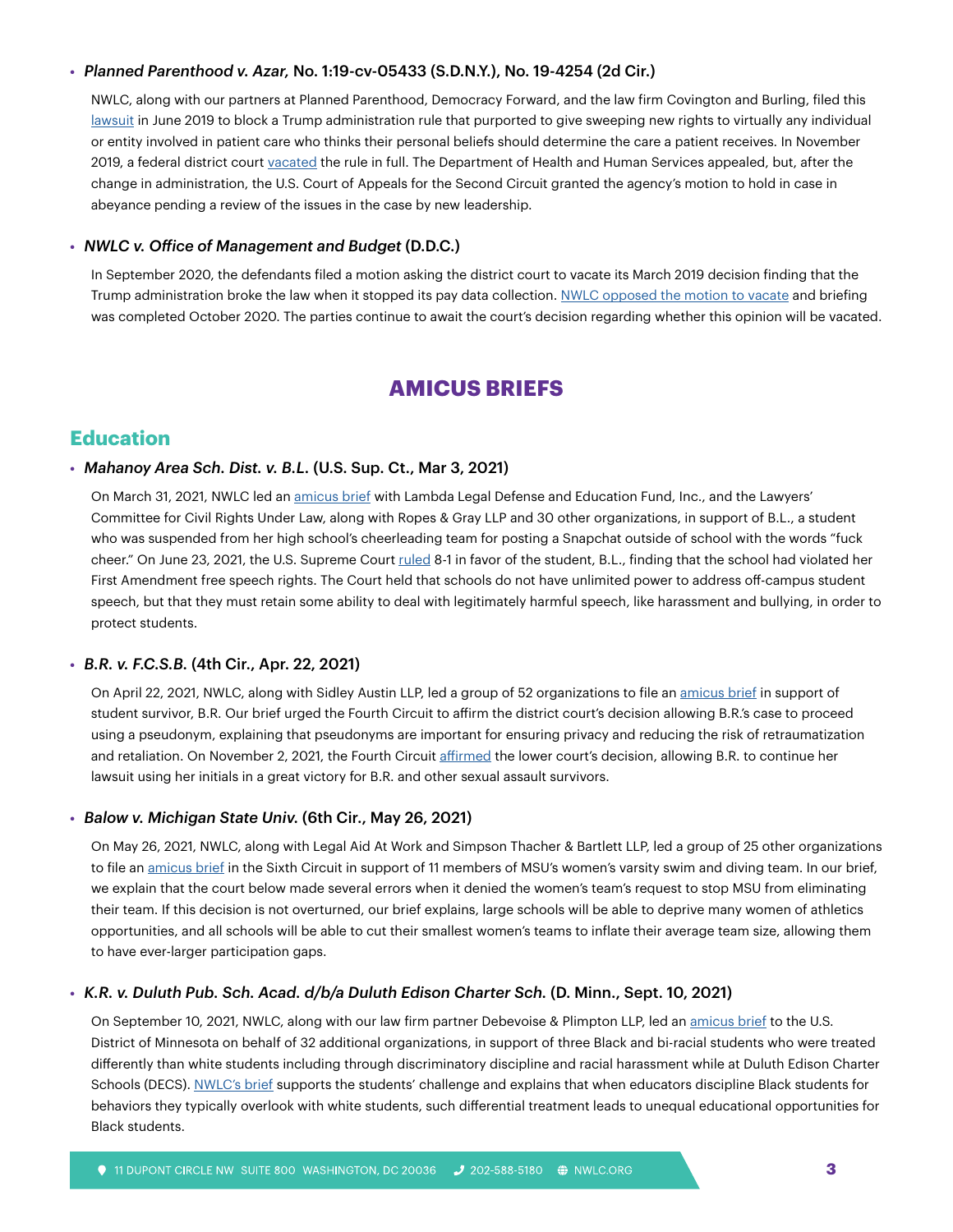#### **•** *Soule v. CIAC* (2d Cir., Oct. 14, 2021)

On October 14, 2021, NWLC, along with Hogan Lovells, led an [amicus brief](https://nwlc.org/resources/nwlc-leads-second-circuit-amicus-brief-in-support-of-trans-inclusive-athletic-policies/) to the Second Circuit in support of the ACLU from 34 additional groups committed to women's rights. Our brief supports the Connecticut's Interscholastic Athletic Conference policy that allows K-12 athletes to participate in sports consistent with their gender identity. NWLC's brief focuses on why Title IX requires the inclusion of transgender women and girls in female athletics and the harms that would flow from exclusion. The benefits of athletic participation have been well documented, and transgender women and girls, who already are vulnerable to discrimination in education, should have opportunities to reap the benefits of sports as do other women and girls.

#### **•** *Roe v. Doe & Regents of the Univ. of Cal.* (Cal. Ct. App., Oct. 14, 2021)

On October 14, 2021, NWLC co-led an [amicus brief](https://nwlc.org/wp-content/uploads/2021/11/Roe-v-Doe-Regents-CA-amicus-10.14.21.pdf) with the California Women's Law Center and Know Your IX, in support of student survivor Jane Roe. The University of California's Title IX office found John responsible for sexually assaulting Jane and imposed a three-year suspension on John. When John challenged his suspension in court, Jane was never notified. Our brief explains that survivors like Jane have a due process right to be notified that the school's decision is being challenged so that they have the option to participate in the court proceedings.

#### **•** *Adams v. Sch. Bd. of St. John's Cty* (11th Cir., Nov. 23, 2021)

On November 23, 2021, NWLC, along with Quinn Emanuel Urquhart & Sullivan, LLP and 50 additional organizations, submitted an en banc [amicus brief](https://nwlc.org/resources/nwlc-leads-eleventh-circuit-amicus-brief-challenging-discriminatory-school-bathroom-policy/) to the full 11th Circuit Court of Appeals in support of Andrew Adams, a transgender boy who was prohibited from using the boys' restroom at his high school in Florida. Despite [overwhelming evidence](https://nwlc.org/blog/nwlc-files-amicus-brief-challenging-discriminatory-school-bathroom-policy-again/) that allowing transgender students to use the restroom aligned with their gender identity poses no threat to the privacy or safety of other students, Andrew's school has continued its discriminatory restroom policy. Our brief urges the appeals court to reject these harmful myths and correctly find that the school's restroom policy is illegal because it discriminates against transgender students.

### **Reproductive Rights & Health**

#### **•** *Cochran v. Gresham* (U.S. Sup. Ct., Feb. 24, 2021)

On February 24, 2021, NWLC, the Lawyers' Committee for Civil Rights Under Law, and law firm Holland & Knight, joined by 50 additional organizations, led an [amicus brief](https://nwlc.org/wp-content/uploads/2021/02/FINAL-NWLC-Lawyers-Committee-et-al-Amici-Curiae-Brief-2021.pdf) to the U.S. Supreme Court in a challenge to work requirements as a condition for receiving Medicaid benefits. Our brief highlighted the devastating impact that Medicaid work requirements would have, especially on impacted groups, and that this loss of coverage would exacerbate existing health and economic disparities.

#### **•** *Dobbs v. Jackson Women's Health Org.* (U.S. Sup. Ct., Sept. 20, 2021)

On September 20, 2021, NWLC and co-counsel Shearman & Sterling, along with 72 other organizations committed to gender equality, led an [amicus brief](https://nwlc.org/wp-content/uploads/2021/11/19-1392-Thomas-E-Dobbs-v-Jackson-Womens-Health-Brief-of-Amici-in-Support.._.pdf) to the U.S. Supreme Court supporting the right to abortion. In this case, the last remaining Mississippi abortion provider challenged a state law that would ban abortion after 15 weeks. In our brief, we explain that the devastating impact of allowing a pre-viability abortion ban to stand denies the liberty and equality of women and all people who can become pregnant.

#### **•** *Oldaker v. Giles* (M.D. Ga, Mar. 4, 2021)

On March 4, 2021, NWLC, the National Asian Pacific American Women's Forum, the National Latina Institute for Reproductive Justice, and SisterLove, Inc., submitted an [amicus brief](https://nwlc.org/wp-content/uploads/2021/03/116-1_Brief94.pdf) in support of women who were subjected to non-consensual, medically unnecessary, and invasive gynecological procedures, and related retaliation, at the Irwin County Detention Center in Georgia. Our amicus brief brings a gender justice and reproductive justice framework to the case, highlighting the ways that the government has historically committed violence and sexual violence against women, in particular women of color and immigrant women, and how important it is to support survivors in speaking up against that violence.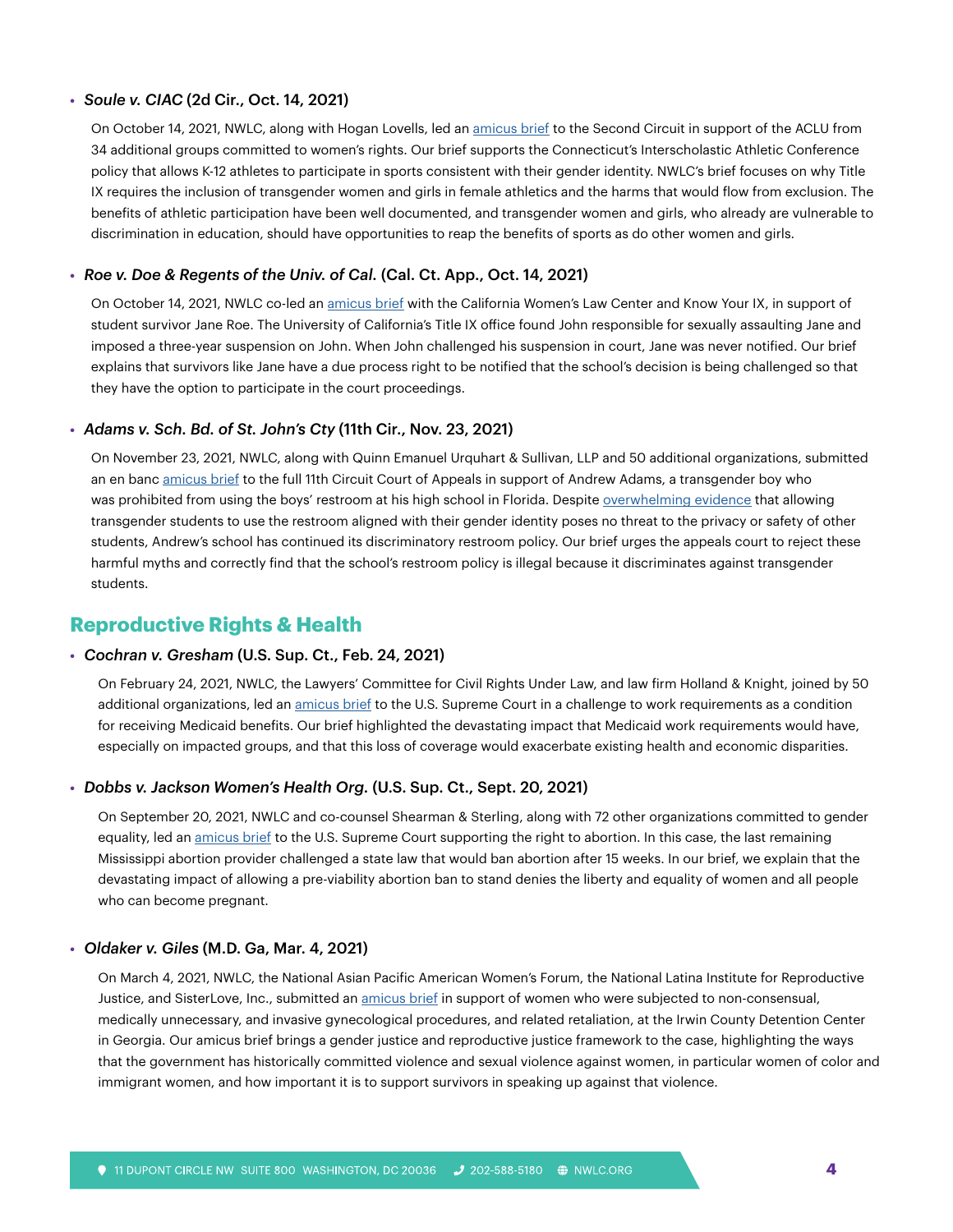#### **•** *Allegheny Reproductive Health Ctr. v. Penn. Dep't of Hum. Servs.* (Pa. S. Ct., Oct. 12, 2021)

On October 12, 2021, NWLC, along with local counsel Jim Davy at All Rise Trial and Appellate, led a[n amicus brief](https://nwlc.org/resources/nwlc-files-amicus-brief-in-pennsylvania-supreme-court-case/) in support of Pennsylvania abortion providers, who are represented by the Women's Law Project. Our brief details the genuine obstacles that prevent abortion patients from challenging state abortion restrictions on their own behalf, explaining that patients cannot be expected to risk their ability to obtain the care they need, their health and economic security, and their safety, with no guarantee of any reward, when abortion providers are much better suited to assert these claims on their patients' behalf.

#### **•** *Whole Woman's Health Alliance v. Rokita* (7th Cir., Nov. 8, 2021)

On November 8, 2021, NWLC led an [amicus brief](https://nwlc.org/wp-content/uploads/2021/11/WWHA-v-Rokita-NWCL-amicus-brief-FINAL-AS-FILED.pdf) to the Seventh Circuit in support of abortion providers' challenges to several state laws that deny or limit abortion access. Our brief urges the court to affirm the lower court's judgment, which rightly considered existing economic, social, and public health disparities and how those disparities interact with the delay and the denial of abortion care caused by the abortion restrictions. The brief describes the devastating adverse consequences to people's economic security, health, safety, and autonomy that would continue if the challenged abortion restrictions are permitted to remain in effect in Indiana.

## **Workplace Justice**

#### **•** *Tucker v. Faith Bible Int'l.* (10th Cir., Jan. 19, 2021)

On January 19, 2021, NWLC, along with our law firm partner Quinn Emanuel Urquhart & Sullivan and 37 other organizations, led an [amicus brief](https://nwlc.org/wp-content/uploads/2021/01/2021.01.19-NWLC-and-37-other-orgs-AMICUS.pdf) in the 10th Circuit in support of Gregory Tucker, an employee at Faith Christian Academy (FCA) who was fired after speaking out against race discrimination. FCA is attempting to strip Mr. Tucker of his civil rights protections using the "ministerial exception." Our brief explains that the arguments made by FCA are yet another dangerous example of employers seeking to use religion as a means by which they can deny employees workplace protections.

#### **•** *Chase v. Penney* (2d Cir., Mar 23, 2021)

In March 2021, NWLC, along with our law firm partner Linklaters LLP and 30 other organizations, led an [amicus brief](https://nwlc.org/resources/nwlc-files-second-circuit-amicus-brief-in-support-of-survivor-justice/) to the Second Circuit in support of survivor Nicole Chase, highlighting the ways gender bias by law enforcement, including reliance on harmful sex-based stereotypes, not only leads to failures in sexual assault investigations but also compounds the trauma of sexual assault. On October 4, 2021, the Second Circuit rejected the defendants' appeal and sent the case back to the trial court, allowing Chase's claims to continue forward.

#### **•** *Apache Corp. v. Davis* (Tex. Sup. Ct. Apr. 27, 2021)

On April 27, 2021, the National Women's Law Center submitted a [letter brief](https://nwlc.org/wp-content/uploads/2021/04/Davis.NWLC_.Amicus.Filed_.pdf) to the Texas Supreme Court joining the amicus [brief](https://www.aarp.org/content/dam/aarp/aarp_foundation/litigation/2020/apache-v-davis.pdf) filed by AARP, in support of Cathryn Davis, a 67-year-old woman, was fired for opposing age and gender discrimination. NWLC highlighted that discrimination claims based on more than one protected characteristic are legally recognized and must be permitted to fully effectuate the nondiscrimination goals of our civil rights laws. This is an especially important protection for older women, who face high rates of employment discrimination—a reality that has [only worsened](https://nwlc.org/wp-content/uploads/2021/04/March-Jobs-Day-2021-v1.pdf) since the beginning of the Covid pandemic. Unfortunately, on June 25, 2021, the Texas Supreme Court ruled against Davis, reversing the judgment of the Court of Appeals and entering judgment for the employer. Davis filed a motion for reconsideration, but that motion was denied on September 3, 2021.

#### **•** *Hamilton v. Dallas Cty.* (5th Cir., May 21, 2021)

On May 21, 2021, NWLC, along with the ACLU Women's Rights Project, the ACLU of Texas, Katz, Marshall & Banks, led 41 organizations committed to women's and civil rights, to file an [amicus brief](https://nwlc.org/wp-content/uploads/2021/05/210520-Hamilton-v-Dallas-County-NWLC-Amicus-Filed.pdf) in the 5th Circuit in support of nine Black women working at the Dallas County Jail. The Jail had instituted a policy wherein schedules were restricted by sex—women working at the Jail were not allowed to schedule off the full weekend, but men could take both weekend days off. Our amicus brief details why this policy is sex discrimination under Title VII and the resulting harms to all women, particularly to women of color and women with caregiving responsibilities.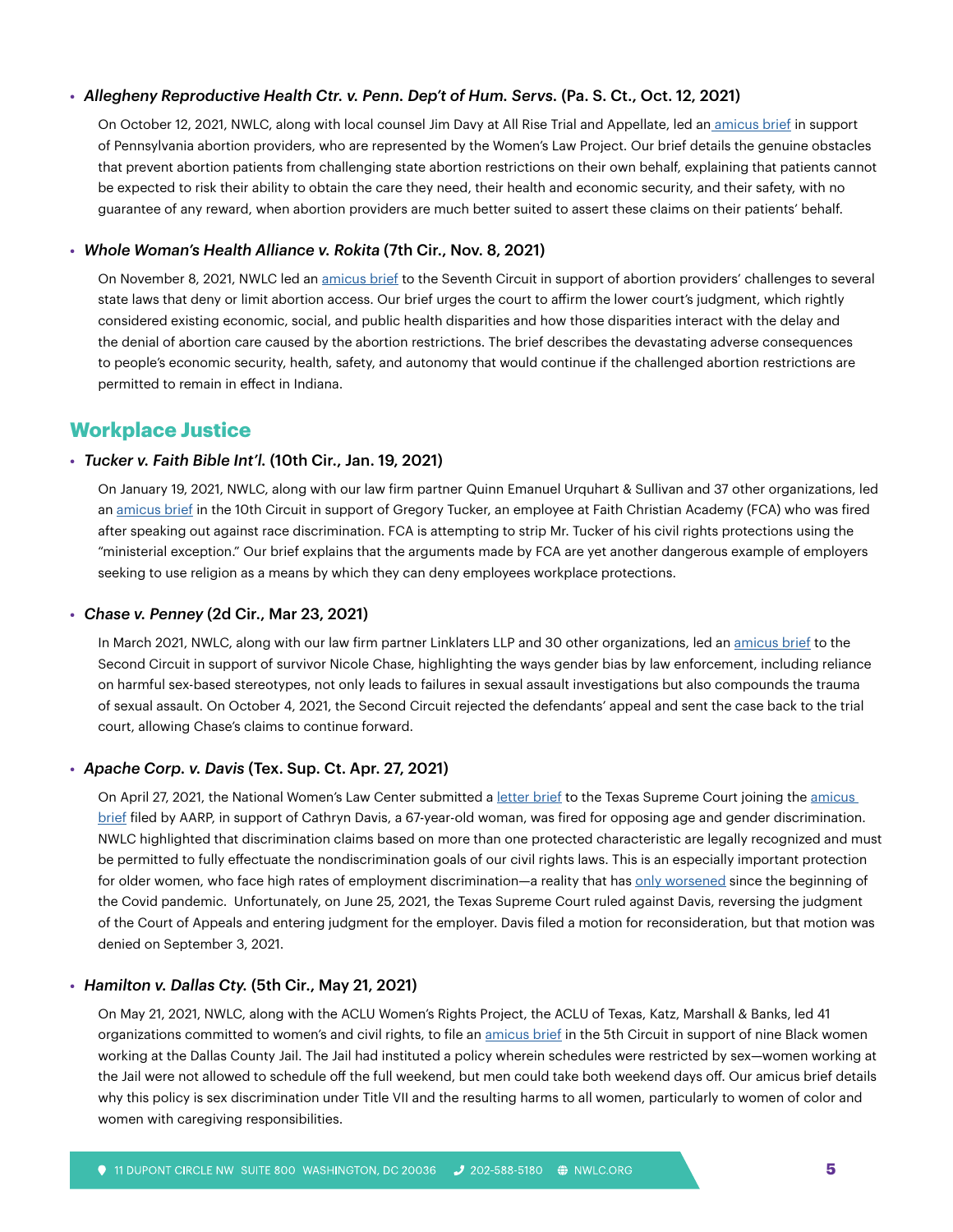#### **•** *Dent v. Constellation NewEnergy, Inc.* (Ill. Sup. Ct., May 26, 2021)

On May 26, 2021, NWLC joined an [amicus brief](https://nwlc.org/resources/nwlc-joins-amicus-brief-to-protect-employees-from-retaliatory-defamation-lawsuits/) led by Women Employed and the ACLU of Illinois, along with DLA Piper LLP and 28 other advocacy organizations, in support of an employee who reported sexual harassment by an outside vendor and the third-party attorney who was hired to investigate the matter. Amici are asking the Illinois Supreme Court to reverse a troubling decision from the Illinois Appellate Court that would increase the already high levels of retaliation faced by survivors who come forward.

#### **•** *Morgan v. U.S. Soccer Federation, Inc.* (9th Cir., July 30, 2021)

On July 30, 2021, NWLC and the Women's Sports Foundation led an [amicus brief](https://nwlc.org/wp-content/uploads/2021/07/2021.07.30-Brief-for-the-NWLC-et-al.-Amici-Curiae-ISO-Pltf-App.pdf) bringing along 63 additional organizations, with our law firm partner Selendy & Gay PLLC, in support of the professional soccer players on the United States Women's National Team ("USWNT") and their equal pay claims pending in the Ninth Circuit Court of Appeals. Our brief explains that the district court made several legal errors when it dismissed the players' claims under the Equal Pay Act and Title VII, principally by overlooking the disparate rates of pay offered to the women's and men's teams for international games.

#### **•** *Crisitello v. St. Theresa School* (N.J. Sup. Ct., Aug. 4, 2021)

On August 4, 2021, NWLC, along with Americans United for Separation of Church and State, our law firm partner Lowenstein Sandler LLP, and 26 additional organizations led an [amicus brief](https://nwlc.org/wp-content/uploads/2021/08/Submitted_NWLC-AU-Crisitello-Amicus-Brief.pdf) in the New Jersey Supreme Court in support of Victoria Crisitello, an unmarried elementary school art teacher at a Catholic school. Ms. Crisitello was fired after she told her employer she was pregnant. Ms. Crisitello's employer is claiming that she is a "minister," and therefore the ministerial exception allows the school to deny her workplace civil rights protections. This case represents continuing efforts by some religiously affiliated employers to avoid complying with workplace civil rights protections.

#### **•** *Jane Roe v. U.S.* (4th Cir., Aug. 26, 2021)

On August 26, 2021, NWLC, the Purple Campaign, and Legal Momentum, along with our law firm partner Willkie Farr & Gallagher LLP and 42 additional civil rights organizations, led an [amicus brief](https://nwlc.org/wp-content/uploads/2021/08/2021.08.26-ECF-42-Amici-Curiae-Brief-w-Appearance-of-Counsel.pdf) to the Fourth Circuit in support of appellant Jane Roe who was subjected to pervasive sex discrimination while employed as a federal defender. Because employees of the federal judiciary are not covered by Title VII, Roe's only option was the Fourth Circuit's internal complaint process, which failed to provide redress to Roe. Our amicus brief argues that Roe's case should be allowed to continue and that judicial employees are in vital need of legal protection from misconduct that would have legal remedies in most other workplaces.

## **Additional Matters**

#### **•** *Cummings v. Premier Rehab Keller* (U.S. Sup. Ct., August 27, 2021)

On August 27, 2021, NWLC, ACLU, and LDF led an [amicus brief](https://nwlc.org/resources/nwlc-co-leads-supreme-court-amicus-brief-advocating-for-compensation-for-emotional-distress-in-civil-rights-cases/) in the U.S. Supreme Court in support of Jane Cummings, a deaf and legally blind woman who was repeatedly denied an American Sign Language interpreter when seeking medical care. A federal district court held that she could not recover emotional distress damages for the disability discrimination, and the Fifth Circuit appeals court affirmed. Our brief argued that all federal civil rights laws must allow victims to recover damages for their emotional distress in order to fully compensate individuals for the harms caused by discrimination.

#### **•** *Corbitt v. Taylor* (11th Cir., Aug. 2, 2021)

On August 2, 2021, NWLC, along with our law firm partner Allen & Overy LLP, led a group of 32 organizations to file an amicus [brief](https://nwlc.org/wp-content/uploads/2021/08/Amicus-Brief-FILED.pdf) to the Eleventh Circuit in support of three transgender women who were denied accurate gender markers on their driver's licenses by the state of Alabama. Alabama's policy requires transgender people to undergo genital surgery and provide proof of such to the State before they are able to receive a driver's license that accurately states their gender. As our amicus brief explains, such a restrictive policy unlawfully discriminates against transgender people in violation of the Equal Protection Clause of the Constitution. Carrying a license with an inaccurate gender marker also puts transgender people—especially Black and brown trans women—at a heightened risk of discrimination, harassment, and attack. The district court correctly decided that Alabama's policy violates equal protection because it discriminates against transgender people on the basis of sex, and amici urge the Eleventh Circuit to affirm the lower court's decision.